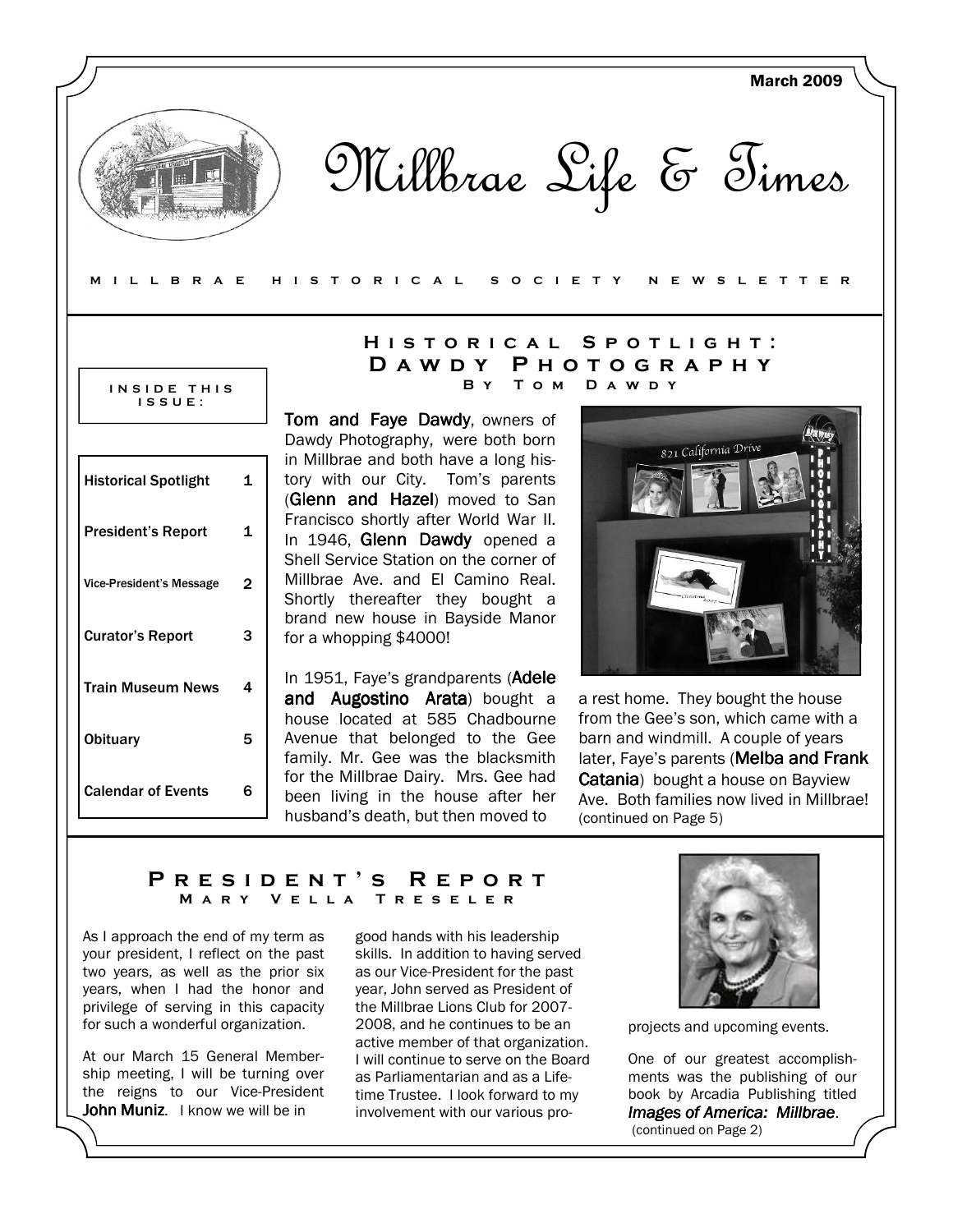### PAGE<sub>2</sub>

### V i c e - P r e s i d e n t ' s M e s s a g e J O H N M U N I Z

What an exciting and challenging time we live in! What a beautiful, culturally diversified city we live in, with such a colorful history and a bright future. As members of the Millbrae Historical Society, we have been entrusted with a wealth of history which we are charged with protecting and cultivating for generations to come.

What an honor and privilege it is for me to be nominated as President of the Millbrae Historical Society. I certainly have some big shoes to fill. Over the years, our President Mary Vella Treseler has worked diligently, giving her time and talents to protect and grow our historical treasures and artifacts. Such a gracious lady, we are very fortunate to have Mary as our leader and mentor. Thank you President Mary Vella

**Treseler** for your hard work, dedication and community service.

Thank you to my fellow Millbrae Historical Society Board of Trustees for having the confidence that I will carry on our great tradition of preserving our rich historical treasures for our generation and generations to follow. Thank you to our members and their families who continue to serve the Millbrae Historical Society year after year. Thank you to our dedicated members who believe as I do that "the past is the key to our future".

This year our annual Millbrae Historical Society installation of officers will be held at the Millbrae Public Library Community Room on Sunday, March 15th, commencing at 1:00 pm. Mayor Robert Gottschalk will per-



form the installation of our new officers. We are very fortunate to have as our guest speaker Mitchell P. Postel, the President of the San Mateo County Historical Association. He will be speaking to us on the "First Recorded Description of Millbrae". We will also have a Millbrae history Trivia Contest where teams will be pitted against each other for first prize. I invite all our Millbrae Historical Society members and their families to join us for a fun and informative afternoon.

#### PRESIDENT'S REPORT ( CONTINUED FROM PAGE 1)

They have sold very well. They sell for \$21, which includes sales tax. If you're interested in purchasing a book, please call the Millbrae Museum at (650) 692-5786.

On another note, I was truly surprised and honored to have been chosen as the eighth recipient of the Millbrae Historical Society's "Living History Award" at our annual Holiday Party on December 10, 2008. I graciously thank Trustee and Chairperson of the Awards Committee, Helen Habeeb, her fellow Committee members Trustees Doris Golder and Madelyn Richardson, and the MHS Officers and Board of Trustees for choosing me to receive this most prestigious award. I am most grateful to all of you!

Please make plans to join us at the Millbrae Library Community Room on Sunday, March 15, 2009 at 1:00 pm for the Annual Installation of the Millbrae Historical Society's Officers and Board of Trustees. We're honored to have with us Millbrae Mayor Robert Gottschalk, who will perform the installation of the Society's newly-elected officials.

On a final note, I wish to convey my sincere appreciation to the numerous Society members who have contributed countless hours of dedicated service. With your help throughout the years, our achievements have certainly been impressive.

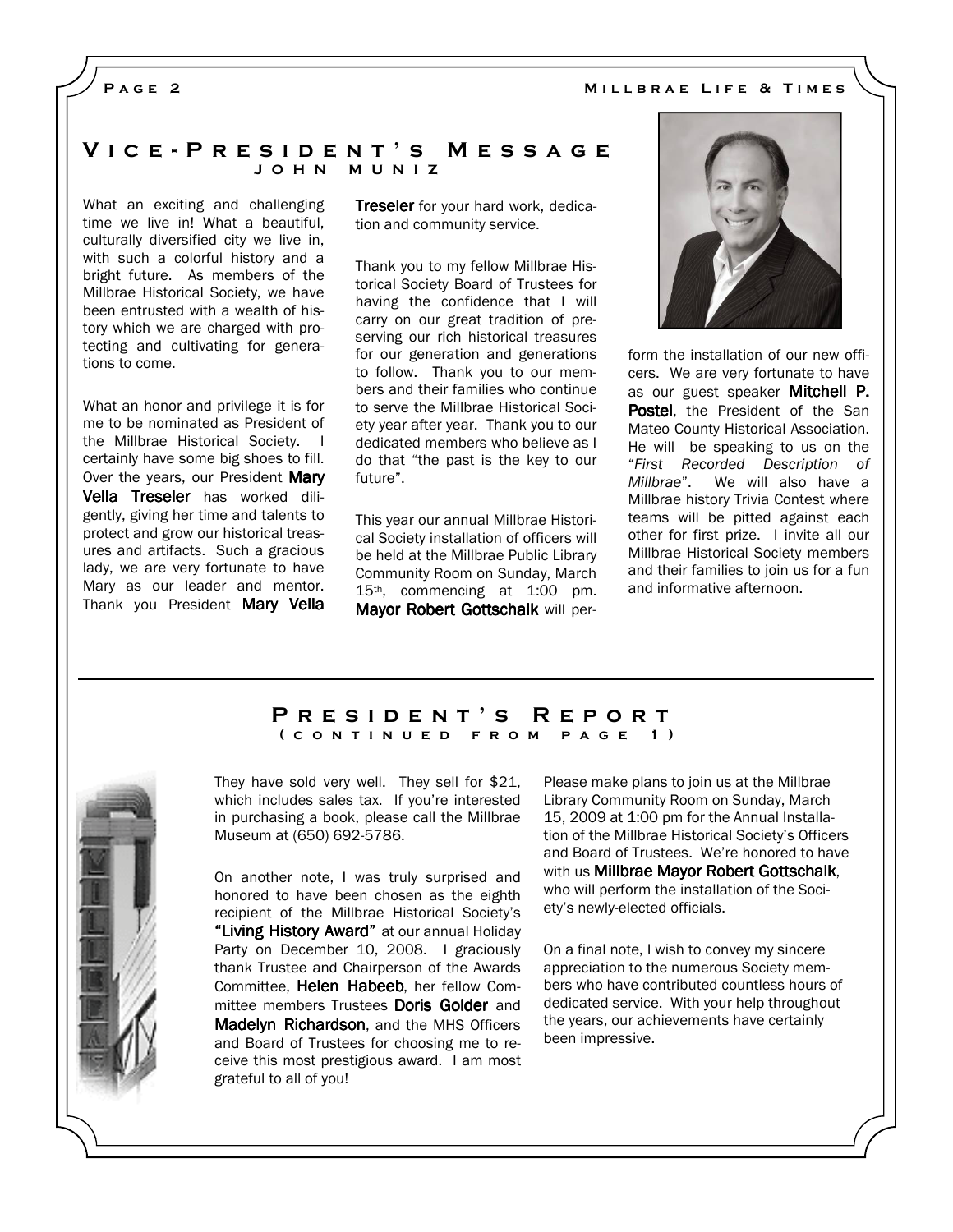### C U R A T O R ' S R E P O R T A L M A M A S S O L O



**Mildred Cavanaugh Wilson, great,** great, great granddaughter of José Antonio Sanchez, gave the Museum a large amount of artifacts and history of the Sanchez family that came to California in 1776 with the Juan Baptista De Anza expedition. She verbally instructed that the doll that she kept on her bed, which belonged to her mother, be given to the museum upon her death. The doll (circa 1890s) has a head, arms and legs made of porcelain. A beautiful addition to the Sanchez collection was delivered to us by the executrix of Ms. Wilson's estate in January.

Another high quality item recently added to our collection is the Kimball pump organ manufactured in Chicago in the 1800s, donated by Charles 'Smitty' Smith. He also donated two large music box discs that were manufactured by the Regina Music Box Company, U.S. Patent #500370, dated June 27th 1893. The song on one disc is Charm of Love; the other disc was not readable. He also donated antique shaving brushes, art books, many baskets and a box filled with various items. Thank you 'Smitty'!

Paul Baxter, son of Bill Baxter - our past president of many years - and his wife Fran - who was historian of the Millbrae Historical Society for many years, donated a unique golf caddy carrier invented by **Merle** Faber, who operated a hobby shop on Broadway in early 1940s. He also donated an antique scale in a beautiful glass and wood case that was used to assay gold and other precious metals that belonged to his parents. Thank you **Paul** for the great contribution to our museum!



Thank you to Shirley Rieland for the donation of a key that once opened doors at the Mills mansion. Your donation is greatly appreciated.

Twelve patients from the Three **Bells Rest Home** in Pacifica toured our museum last August. Most of the visitors were in wheelchairs. It was a blessing that we have a wheelchair ramp for their convenience and safety in entering the museum. After a viewing and question and answer period, they gathered around the dining table with a lace table cloth and ate their box lunches as we served coffee, tea and cookies. We were told that it had been a long time since they sat at a table covered with a lace cloth. They felt that we had given them a royal treatment. They were very appreciative of what was offered to them and also for the opportunity to have a most enjoyable outing.

Our Yard Sale of October 4th and 5th was a huge success and very profitable. Thank you to all the members that helped price the



items and place them in containers to be carried from the museum basement to the yard. Thanks also to the men members who set up the tables and loaned us tarps to cover the merchandise from the scheduled rain. We moved all the merchandise under the tables and covered everything to prevent it from getting wet overnight, but, unbeknown to us, the lawn was equipped with an automatic sprinkler system. Thank God it did not turn on over the weekend. What a catastrophe that would have been!!

Thank you to **Vern Bruce**, our personal locksmith, who is always there when we need him for lost keys and to open locks for us. Your services are always greatly appreciated. Thank you Vern!

Doris and Les Morse have donated a 1941 Greyhound Bus schedule for service between San Francisco, San Bruno and Millbrae that will be placed in our transportation album. Thank you Doris and Les!

A tribute was paid to Ralph Jaeck, the first city manager of Millbrae, at his retirement dinner at the Westin Hotel. Millbrae Historical Society President Mary Vella Treseler presented him with a copy of our book, Images of America: Millbrae. His photograph will be hung in the section of the museum display depicting the incorporation of the city of Millbrae.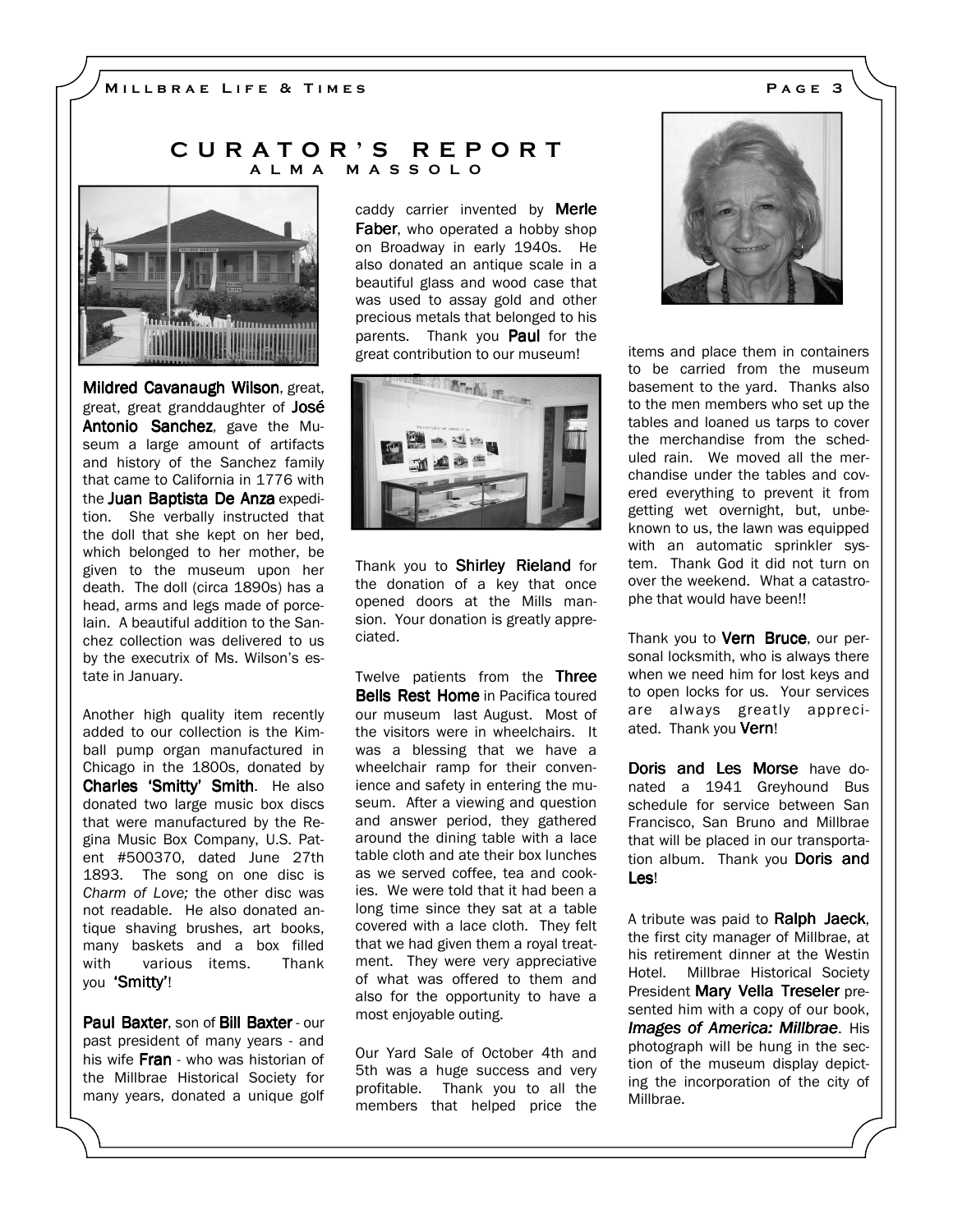PAGE 4 MILLBRAE LIFE & TIMES

#### T r a i n M u s e u m N e w s E L I Z A B E T H F U R B E R , E D I T O R V e r n b r u c e , r e p o r t e r

Repairs, restorations, and the like are all a major part of what our museum is all about. Current projects underway include the repair of several leaking win-



dows on the Civic Center sleeping car, as well as the construction of a power supply for same. These tasks are being performed by Dave Hannigan, Jay King, and **Vern Bruce.** Other recent accomplishments include a complete remake of our railroad patch and badge display, done by Richard Kennedy. Richard again, with the help of Vern **Bruce**, had to re-install our 3foot by 12-foot aerial view of the Caltrain corridor, as it had fallen down after four years.

We thank the following docents that have volunteered in the last few months: Mark Evans: Liz Furber; Robert Gorran; Richard



Kennedy; Gino & Gerry Micheli; and Vern & William Bruce.

We also would like to thank the following individuals for various recent donations to the museum: Ralph Bennett; Leigh Bradbury; Ralph Domenici; Liz Furber; Robert Gorran; Dave & Dianne Hannigan; Dave Hockett; Ronald Johnson; Bruce Shelton; and Bob Swanson.

# Millbrae Historical Society Officers & Trustees for 2009-10

President: John Muniz Vice-President: Paul Larson Secretary: Lois Way Treasurer: Vern Bruce Historian: Alma Massolo Parliamentarian: Mary Vella Treseler

New Trustees: John Espinoza, Faye Dawdy, Donna Curusis

New Lifetime Trustees: Jack & Ann Gardner, George & Helen Habeeb

To receive e-mail reminders of Millbrae Historical Society meetings and events, please send your e-mail address to Joe Teresi at jtnia@comcast.net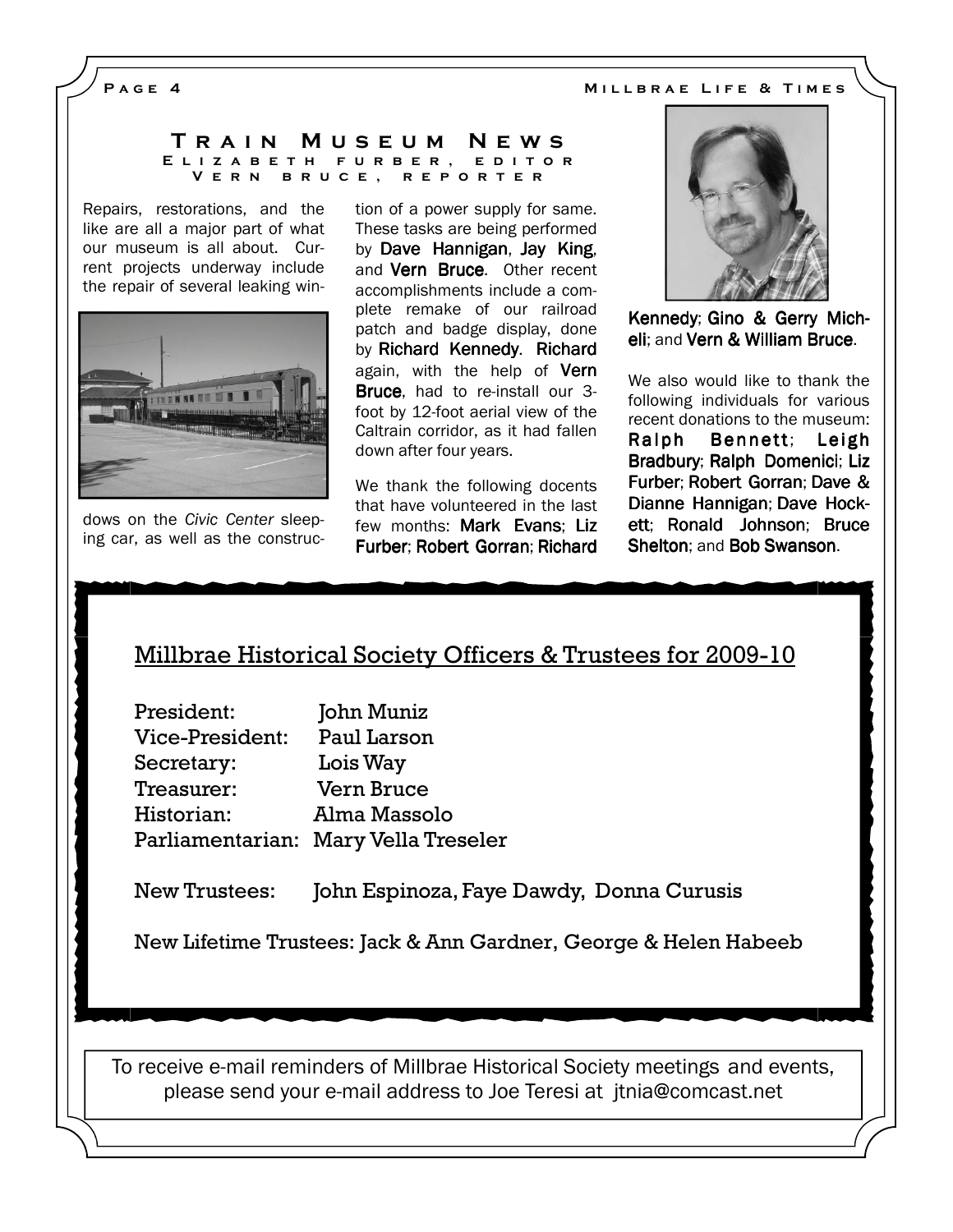## H I S T O R I C A L P E R S P E C T I V E : D A W D Y P H O T O G R A P H Y ( C O N T I N U E D F R O M P A G E 1 )

In 1953, Glenn Dawdy moved his Shell Station to 500 Broadway (the corner of Broadway and Taylor). There was not much on



the block at that time. The gas station was near the Phillips Lumber Yard and an animal farm. Glenn was an active member of the community. He was in the Millbrae Lions Club until his death in 1973. Tom grew up on the corner of Broadway and Taylor, working many years at the gas station. Around this same time, Tom met Faye. Faye would drive in to the station several times per day and buy 50 cents worth of gasoline. Faye's dad, Frank, worked in the produce section at the QFI Supermarket down the block and would often come by the station after work. One day Glenn told Frank to come in the back room and have a drink, because it looked like Faye might turn out to be his daughter-in-law. Tom and Faye married one year later, May 5, 1974.

Three years later in 1977, they opened up a small photography studio two blocks down the street at 316 Broadway Suite C (above Suzanne's Bakery). In 1980, Faye and Tom opened up a storefront studio at 1653 El Camino Real in Millbrae. After 10 years at that location, they needed more space and moved back downtown just a few doors south of Broadway and Taylor. They opened Dawdy Photography at 449 Broadway in 1990 and remained there until 2004.

Faye and Tom were active in the community, especially during the years they owned the studio on Broadway. Dawdy Photography was business of the Year in 2000. Tom was named Millbrae Man of the Year in 2002. They were both active in the Millbrae Chamber of Commerce and many Art and Wine Festivals. Tom joined Millbrae Rotary in 1980. He is a Past President and Rotarian of the Year twice. He was Chair of the Millbrae Sister City Commission for many

# In Memorium

The Millbrae Historical Society members were saddened to hear of the passing of **Richard Arthur English, Sr.** He was a great supporter and contributor. His donations included the 1925 Victrola, his grandfather's bugle used in the Spanish-American War, jewelry, and many family photos. Richard leaves a great legacy and history of family life in Millbrae. He will be terribly missed.

years, and they both traveled to Millbrae's Sister City of La Serena, Chile several times on humanitarian projects. Tom is currently a Trustee for the Millbrae Historical Society. Tom was born in Millbrae in 1948 the same year Millbrae became a City. On November 20, 2008, the San Mateo County Board of



Supervisors issued a proclamation making the day "Tom Dawdy Day" in San Mateo County. Faye's dad, Frank Catania, has been running the Millbrae Chamber of Commerce's Farmers Market since the early 1990's.

In 2004, Faye and Tom had an opportunity to buy a building at 821 California Drive in Burlingame, just one mile south of Millbrae. In spite of the move, Millbrae is still their hometown, Their children Tracy and John Franco, like their parents, went through Millbrae schools and call this wonderful city their home.